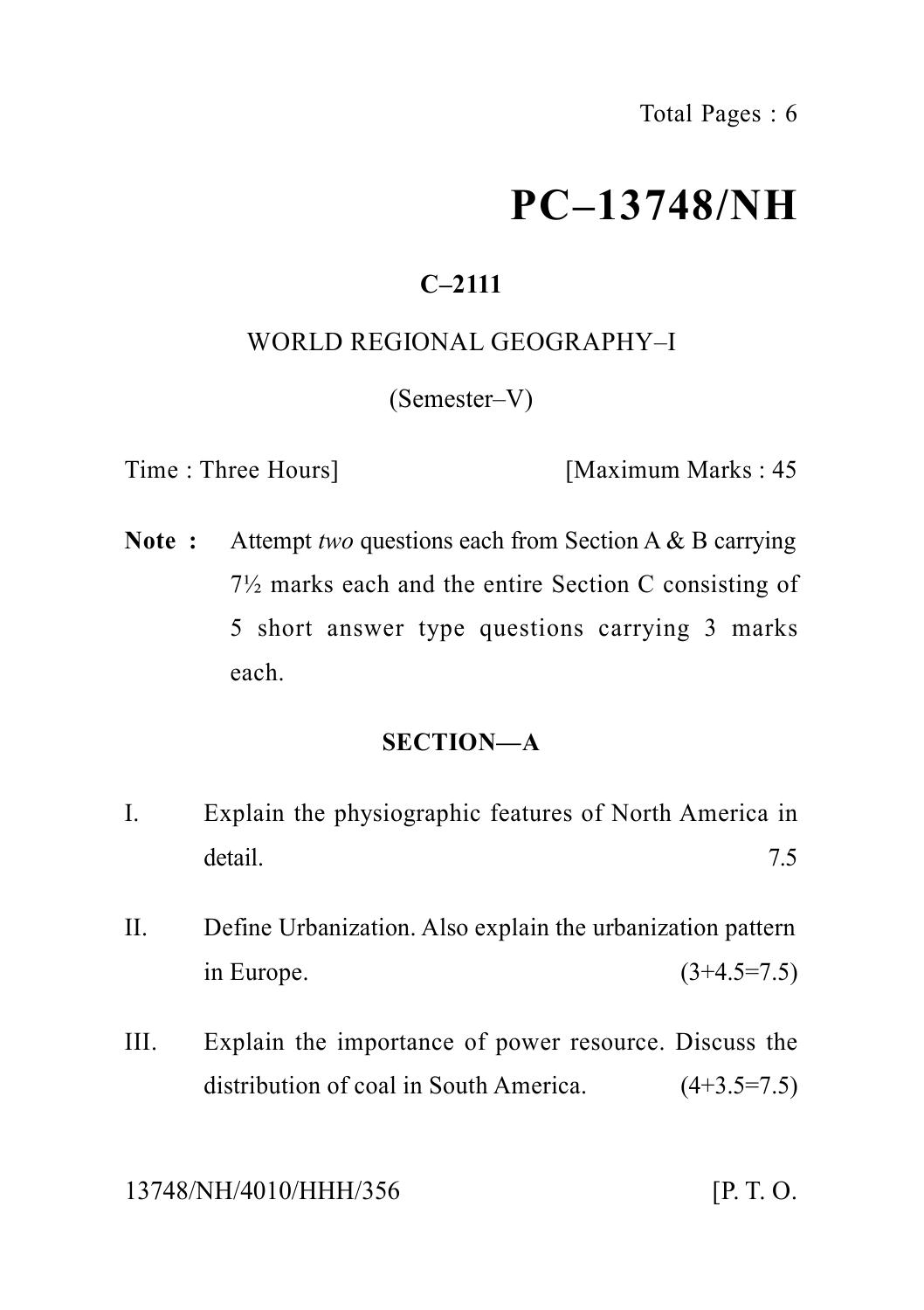IV. What is importance of Gold for any country? Discuss the production and distribution of Gold of South America.

 $(3.5+4=7.5)$ 

#### **SECTION—B**

V. Describe the iron and steel industry of North America.

7.5

- VI. Produce the conditions necessary for cultivation of wheat. Give an account of distribution and production of wheat in North America. (4+3.5=7.5)
- VII. Discuss the characteristics of Industries of Europe. 7.5
- VIII. Fill the centers on the Map of North America (Any *Five*):
	- (i) Texas.
	- (ii) Florida.
	- (iii) Washington DC.
	- (iv) Richmond.
	- (v) New York.
	- (vi) Mississippi River.
	- (vii) Lake Superior.  $(1.5 \times 5 = 7.5)$

#### 13748/NH/4010/HHH/356 2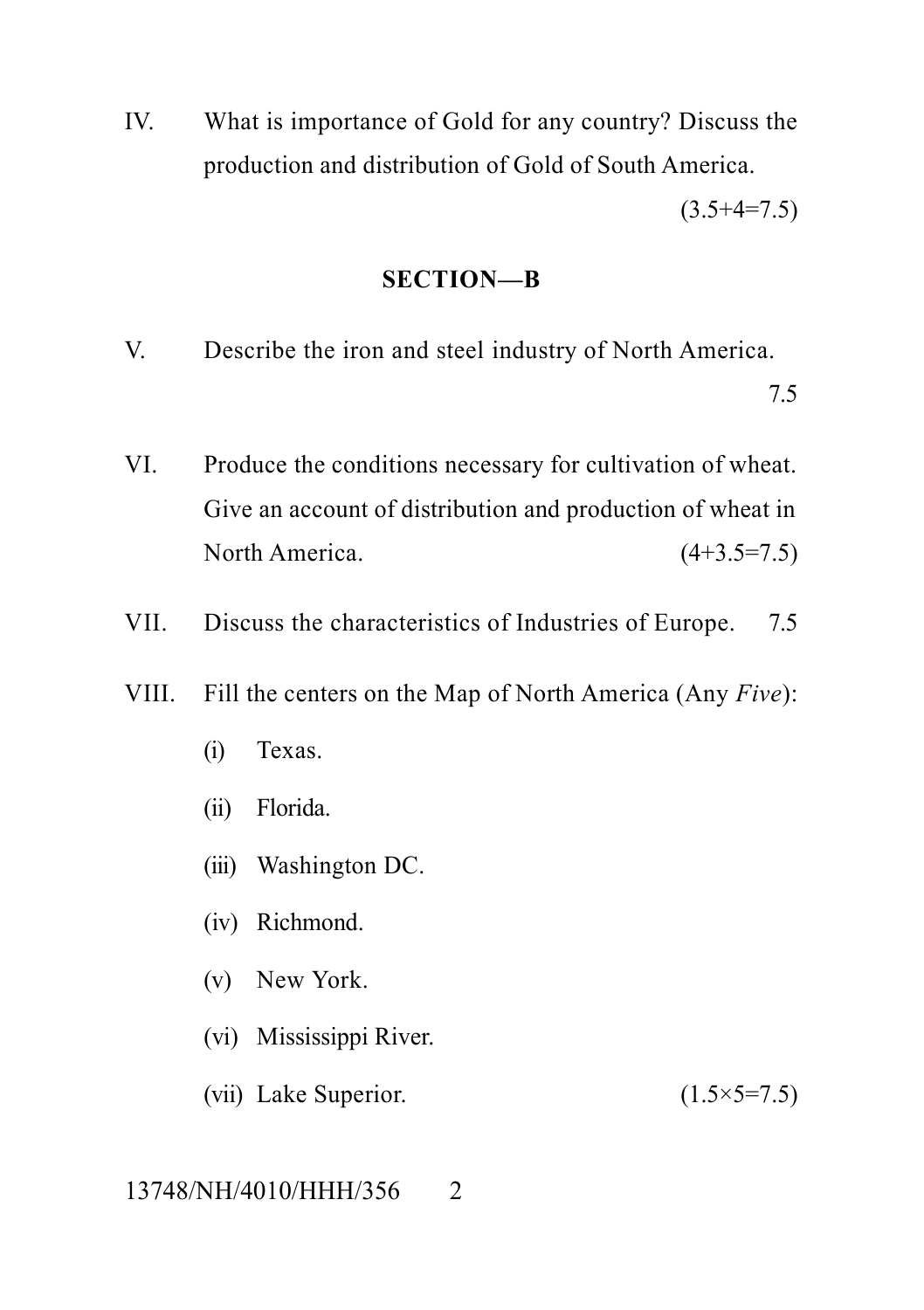### **SECTION—C**

### **(Compulsory Question)**

- IX. Write short notes on the following :
	- 1. Western Costal countries of South America.
	- 2. Prairies.
	- 3. Red Indians.
	- 4. Types of Coal.
	- 5. Types of Cotton.  $5 \times 3 = 15$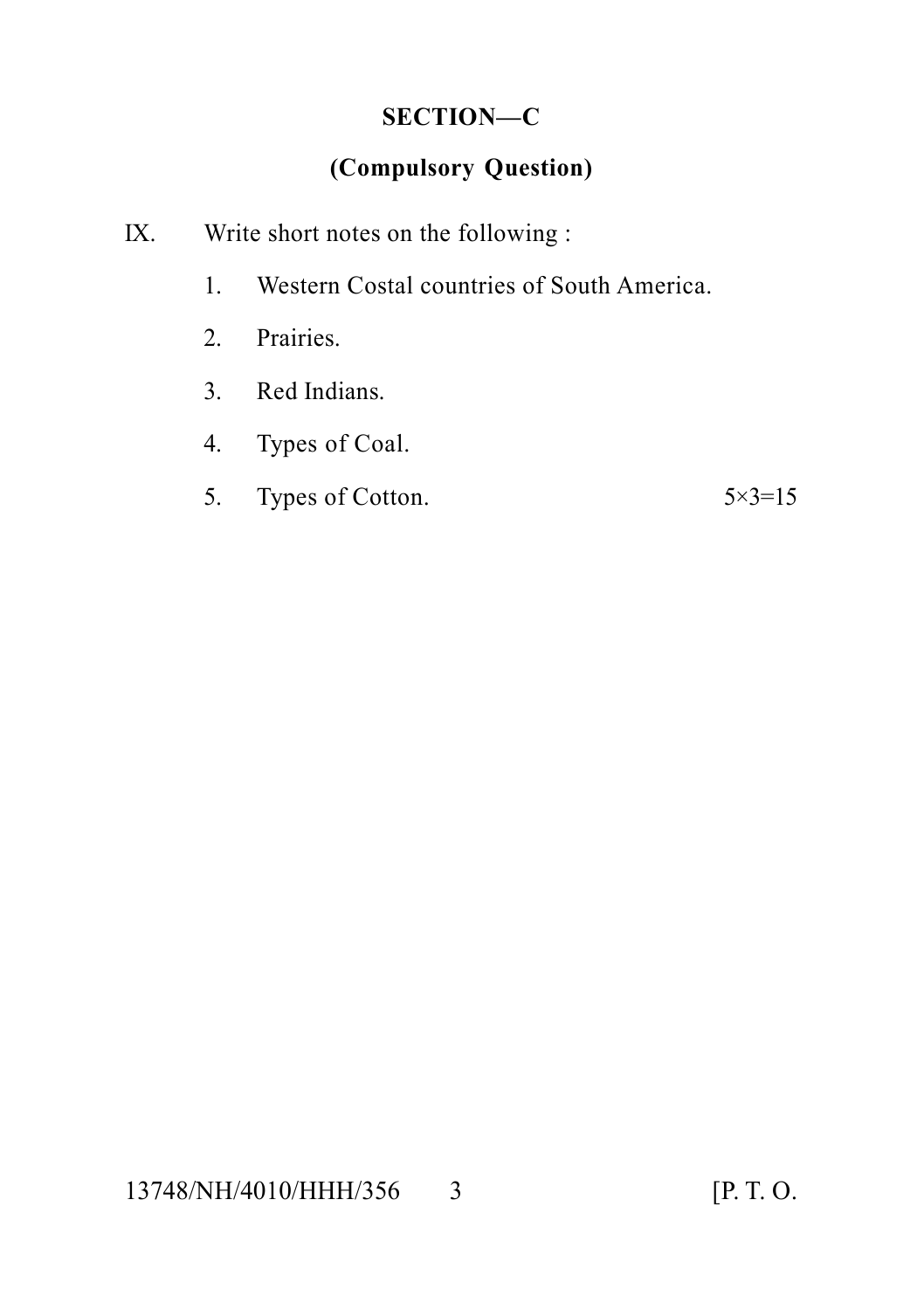#### **PUNJABI VERSION**

**ਨੋਟ :** ਭਾਗ A ਅਤੇ B ਵਿਚੋਂ *ਦੋ–ਦੋ* ਪੁਸ਼ਨ ਕਰੋ। ਹਰੇਕ ਪੁਸ਼ਨ ਦੇ  $7\frac{1}{2}$  ਅੰਕ ਹਨ। ਭਾਗ  $\overline{C}$  ਸਾਰਾ ਕਰੋ। ਇਸ ਵਿਚ 5 ਸੰਖੇਪ ੳੱਤਰ ਵਾਲੇ ਪਸ਼ਨ 3-3 ਅੰਕਾਂ ਦੇ ਹਨ।

#### ਕਾता $-\mathbf{A}$

- ਉੱਤਰੀ ਅਮਰੀਕਾ ਨੂੰ ਧਰਾਤਲ ਦੇ ਅਨੁਸਾਰ ਵੱਖ-ਵੱਖ ਭਾਗਾਂ ਵਿਚ  $\mathbf{I}$ . ਵੰਡਦੇ ਹੋਏ ਉਹਨਾਂ ਬਾਰੇ ਵਿਸਥਾਰ ਨਾਲ ਲਿਖੋ। 75
- ਸ਼ਹਿਰੀਕਰਨ ਨੂੰ ਪਰਿਭਾਸ਼ਿਤ ਕਰੋ। ਯੂਰਪ ਦੇ ਸ਼ਹਿਰੀਕਰਨ ਪੈਟਰਨ  $II.$ ਦੀ ਵੀ ਵਿਆਖਿਆ ਕਰੋ।  $3+4$  5=7.5
- ਸਕਤੀ ਦੇ ਸਾਸਨਾਂ ਤੋਂ ਕੀ ਕਾਵ ਹੈ? ਦੱਖਣੀ ਅਮਰੀਕਾ ਵਿਚ ਕੋਲੇ  $III$ ਦੀ ਵੰਡ ਦੀ ਵਿਆਖਿਆ ਕਰੋ।  $4+3$  5=7.5
- ਕਿਸੇ ਵੀ ਦੇਸ਼ ਲਈ ਸੋਨੇ ਦੀ ਕੀ ਮਹੱਤਤਾ ਹੈ? ਦੱਖਣੀ ਅਮਰੀਕਾ  $\overline{V}$ ਵਿਚ ਸੋਨੇ ਦੇ ਉਤਪਾਦਨ ਅਤੇ ਵੰਡ ਦੀ ਵਿਆਖਿਆ ਕਰੋ।  $3.5 + 4 = 7.5$

#### ਭਾਗ $B$

<u>ਉੱਤਰੀ ਅਮਰੀਕਾ ਦੇ ਲੋਹਾ ਅਤੇ ਇਸਪਾਤ ਉਦਯੋਗ ਤੇ ਨੋਟ</u> V. ਲਿਖੋ। 7.5

13748/NH/4010/HHH/356  $\overline{4}$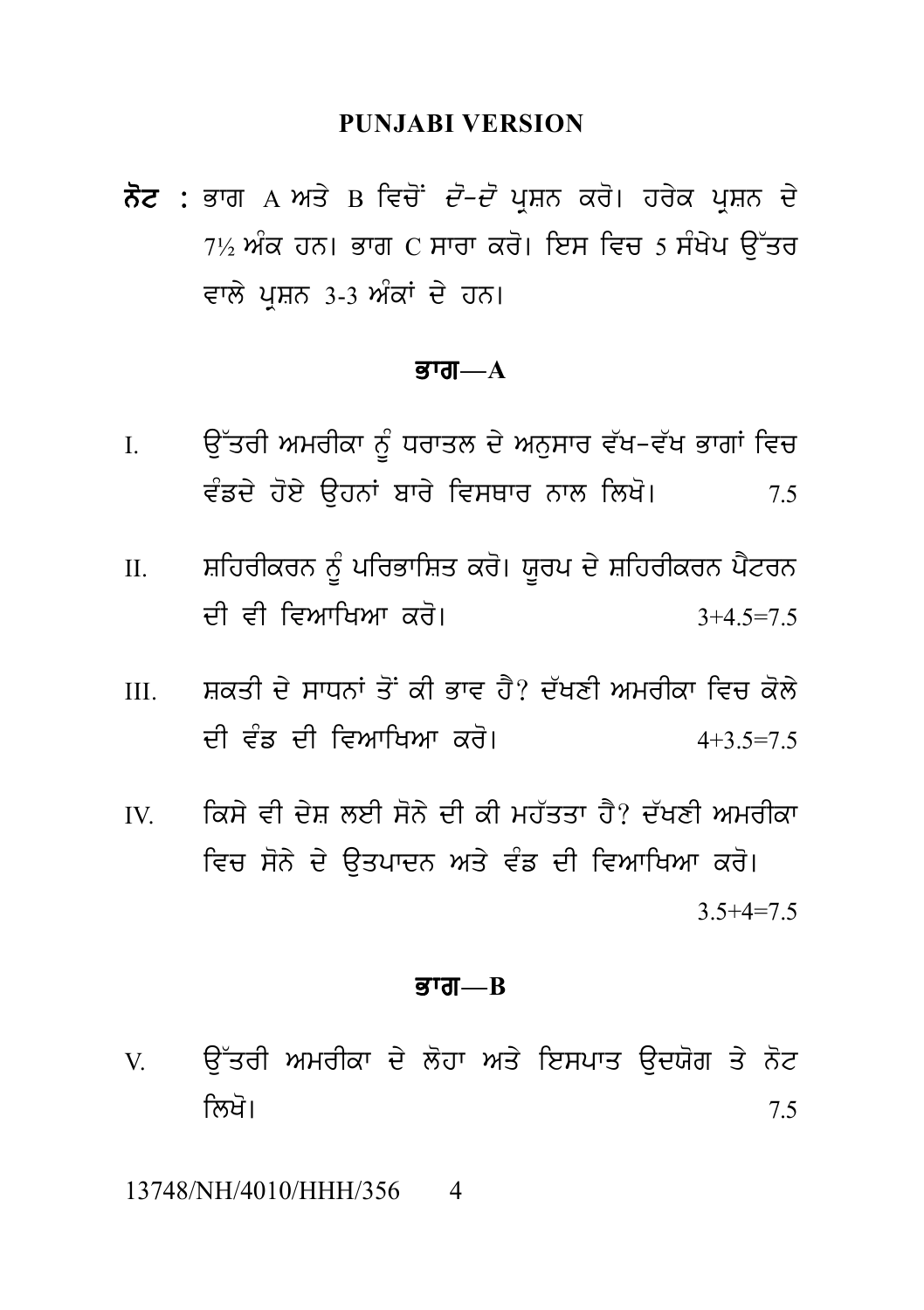- VI. ਕਣਕ ਦੀ ਖੇਤੀ ਲਈ ਲੋੜੀਂਦੀ ਹਾਲਾਤਾਂ ਕੀ ਹਨ? ਉੱਤਰੀ ਅਮਰੀਕਾ ਦੇ ਕਣਕ ਦੇ ਉਤਪਾਦਨ ਅਤੇ ਵੰਡ ਬਾਰੇ ਵੀ ਵਿਸਥਾਰ ਨਾਲ ਲਿਖੋ।  $4+3$  5=7.5
- VII. ਯੂਰਪ ਦੇ ਉਦਯੋਗਾਂ ਦੀਆਂ ਪ੍ਰਮੁੱਖ ਵਿਸ਼ੇਸ਼ਤਾਵਾਂ ਉਪਰ ਨੋਟ ਲਿਖੋ।  $7.5$
- VIII. ਉੱਤਰੀ ਅਮਰੀਕਾ ਦੇ ਨਕਸ਼ੇ ਵਿਚ ਹੇਠ ਲਿਖੇ ਕੋਈ **ਪੰਜ** ਕੇਂਦਰ ਦਰਸਾਓ<sup>.</sup>
	- (i) ਟੈਕਸਾਸ।
	- (ii) ਫਲੋਰੀਡਾ।
	- (iii) ਵਾਸਿੰਗਟਨ ਡੀ.ਸੀ.।
	- (iv) ਰਿਚਮੌਂਡ।
	- (v) ਨਿਊ ਯਾਰਕ।
	- (vi) ਮਿਸੀਸਿਪੀ ਦਰਿਆ।
	- (vii) ਸਪੀਰੀਅਰ ਝੀਲ।  $1.5 \times 5 = 7.5$
- 13748/NH/4010/HHH/356 5  $[P. T. O.$